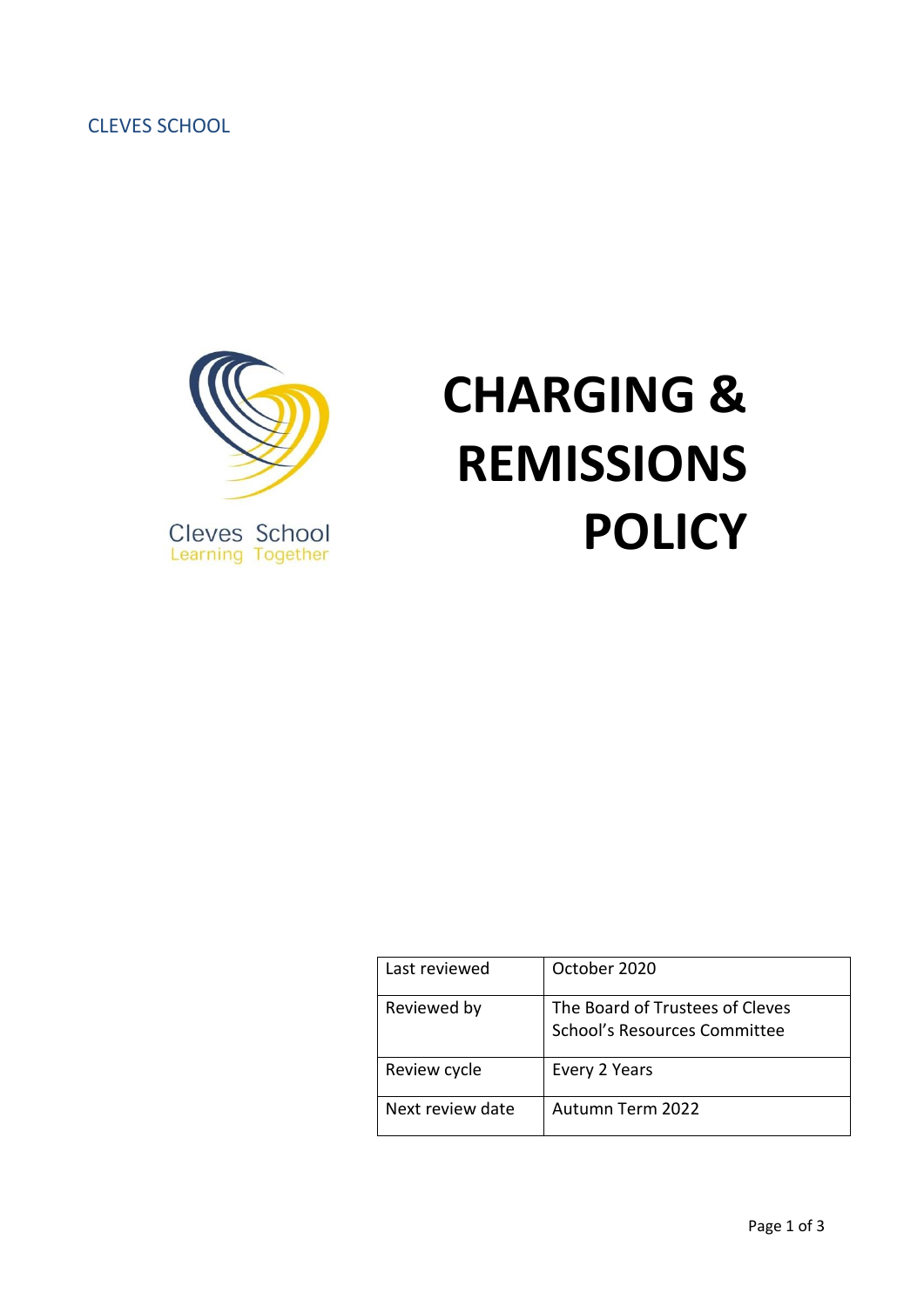## **Statement of Policy**

Cleves School aims to value each pupil as an individual and enable them to achieve their full potential through a wide variety of opportunities and experiences. This document sets out the school's policy for charging for the provision of this wide variety of opportunities and experiences.

We could not do this without the financial support of parents.

The school may recover the full costs of the following activities, which may be provided directly or through commissioned services but charges will not exceed actual cost:

- Educational or other activities provided wholly or mainly outside school hours, which are not:
- Part of the National Curriculum.
- Part of a syllabus for prescribed public examination, which the pupil is being prepared for at school.
- Part of religious education. (Note: This could include before and after school clubs run by the school).
- Board and lodgings on residential visits (subject to remission arrangements).
- Provision of instrumental and vocal tuition, which takes place during the school day and which has been requested by parents/guardians.
- Provision of materials/ingredients for subjects such as Art & Design or Food Technology, where pupils take home a finished product.

### **Day Trips**

Charges levied for day trips will represent the actual cost of providing the trip. No profit will be made.

Where the trip occurs during the school day, parents will be asked for a voluntary contribution to cover the cost of their child's participation.

Every effort will be made to ensure that the voluntary contributions are made but, if insufficient funding is received, the school reserves the right to cancel the trip.

Once a trip has been paid for, there will be no reimbursement for absentees on the day.

No child will be prevented from participating in an outing because of financial hardship.

Children will be treated equally regardless of the amount of voluntary contribution made by their parents.

### **Residential Trips**

Charges levied for residential trips will represent the actual cost of providing the trip. It is not expected that there will be any profit made.

An initial deposit is usually requested for such residential trips with the remaining cost paid in instalments. This initial deposit is non-refundable should a child subsequently not participate in a trip. A request for the refund of any further payment must be made in writing by the parent and, if the cancellation is due to illness, a medical certificate may be required. No child will be prevented from participating in an outing because of financial hardship.

Children will be treated equally regardless of the payment made by their parents.

### **Other activities and voluntary contributions**